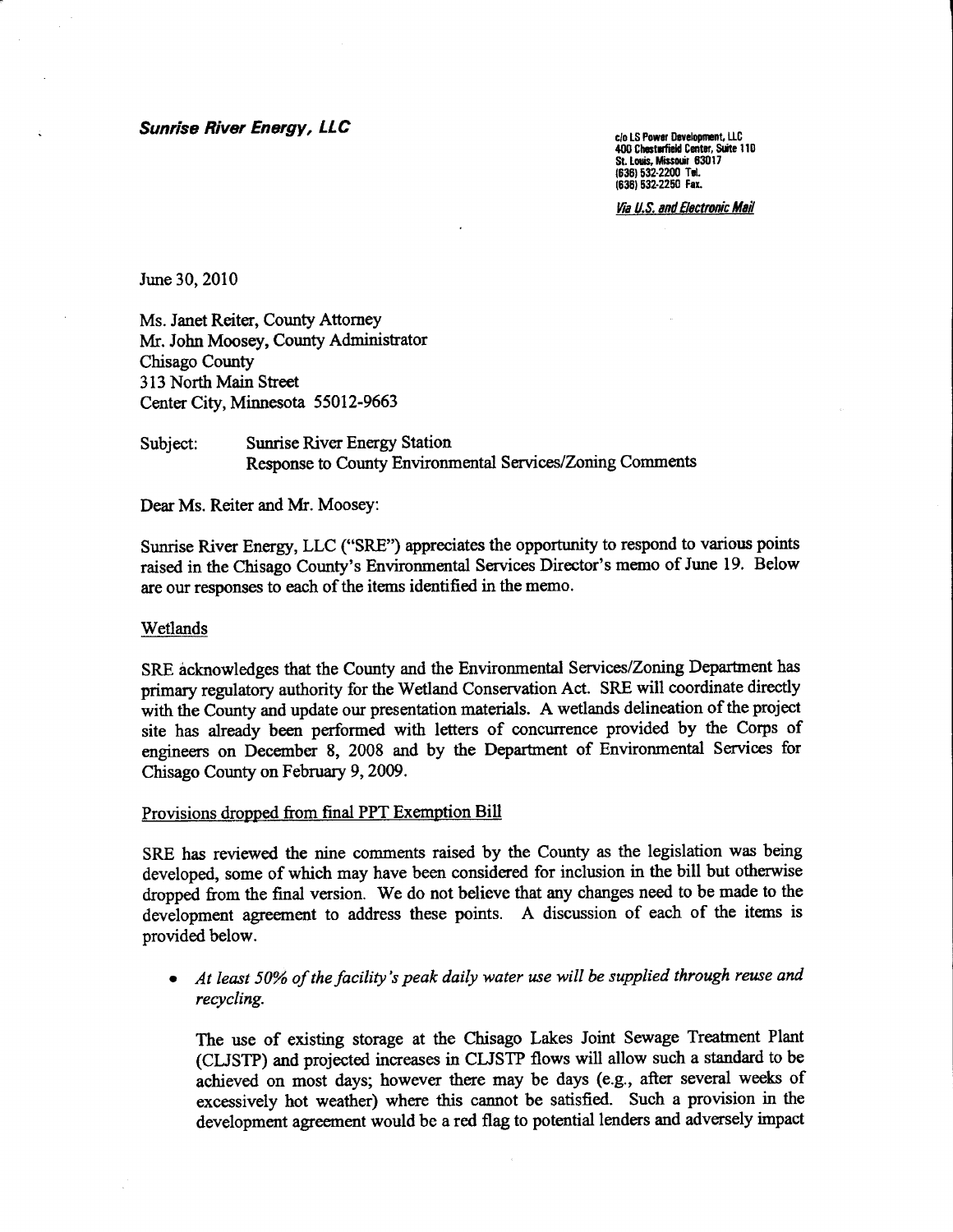our ability to get project financing. The Water Appropriation Permit that we hope to receive from the MN Departnent of Natural Resources ("DNR") should be the standard for well water usage at the proposed facility.

Any harm to an aquifer or surface water as a result of construction or operation and maintenance of the facility will be mitigated.

Section 2-5 of the development agreement already requires compliance with laws, rules and regulations. There is no need to include such a provision in our development agreement, because it is covered by Minnesota Law, at Minn. Stat. \$\$103G.271-.293 (DNR regulation of water appropriation througb water appropriation permits) and Minn. R. 6115.0600-.0810 (rules for same).

Construction or operation and maintenance of the facility will not add to the impairment of any Federal Clean Water Act section 303d listed lake, river or stream segment and operation will be fully consistent with the recommendations of a Total Maximum Daily Load study.

Section 2.5 of the development agreement already requires compliance with laws, rules and regulations. Further, such a provision would be redrmdant to the review of the Minnesota Pollution Control Agency of SRE's anticipated application for National Pollutant Discharge Elimination Systern Permits covering Process Wastewater and both Construction and Induskial Stormwater. As part of the permitting process, multiple agencies and the public will have the opportunity to review and comment on the proposed permits and limits incorporated therein. As such,, it would be inappropriate for SRE to commit to complying with a TMDL study without concurrence from the State agencies that such a study will provide meaningful information and is necessary as part of the NPDES permitting process..

Construction or operation and maintenance of the facility will not withdraw any  $\bullet$ water from the Mount Simon Hinckley aquifer which is inconsistent with the recommendations of the county geologic and hydrogeologic atlas.

We would expect the Minnesota DNR to review any such recommendations in consideration of the groundwater appropriations request that we will make subsequent to performing the required pump testing and data collection.

Construction or operation and maintenance of the facility will be consistent with the Minnesota Endangered Species Act and will not result in an unauthorized taking of any state or federally listed endangered species.

Section 2.5 of the development agreement already requires compliance with laws, rules and regulations. This provision would be redundant and unnecessary. Further, all Fublic Utility Commission environmental reviews evaluated by SRE have addressed threatened and endangered species and we fu1ly anticipate that the environmental review for the Sunrise River Energy Station will include such a review.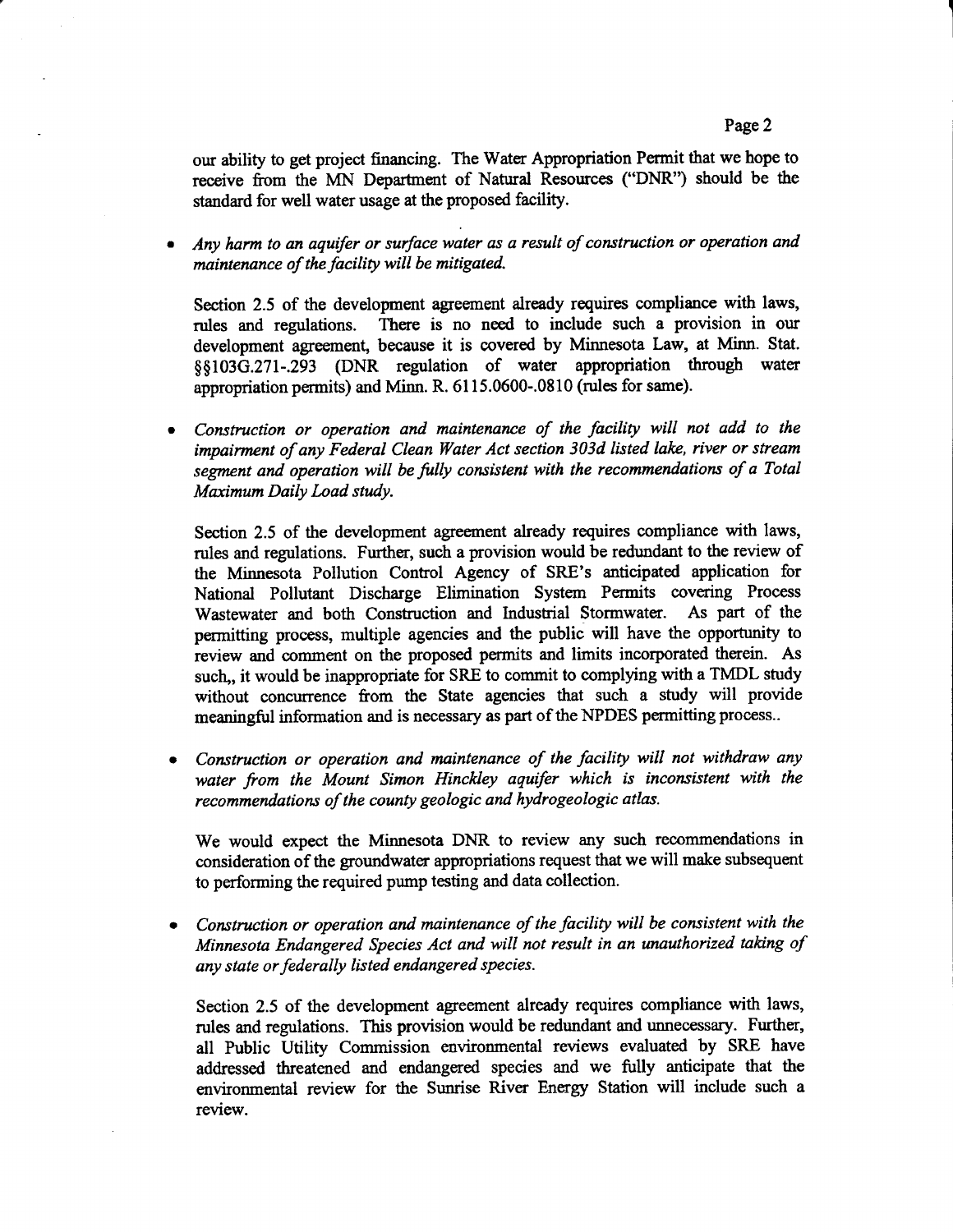• Construction or operation and maintenance of the facility will be consistent with the provisions of the /989 Minnesota Groundwater Protection Act and the intent of M.S. 103G.271.

Section 2.5 of the development agreement already requires compliance with laws, rules and regulations. There is no need to include such a provision in our development agreement, because it is covered by Minnesota Law. The Minnesota Groundwater Protection Act is found in Minn. Stat. chapter 103I.

Construction or operation and maintenance of the facility will be consistent with the recommendations of any state or federally funded watershed study.

We would expect the Minnesota DNR to review any such recommendations in consideration of the groundwater appropriations request that we will make subsequent to performing the required pump testing and data collection.

• Construction or operation and maintenance of the facility will have in place a Wellhead Protection Plan approved by the Commissioner of the Minnesota Departnent of Health.

Section 2.5 of the draft development agreement already requires compliance with laws, rules and regulations and there is no need to include this provision in our development agreement. The wellhead protection rules are at Minn. R. 4720.5100-.5590, but this program is for public water supply wells.

 $\bullet$  Construction or operation and maintenance of the facility will be consistent with the water quality goals of the receiving waters, especially those designated as wild and scenic under the federal Wild and Scenic Rivers Act of 1968.

Section 2.5 of the draft development agreement already requires compliance with laws, rules and regulations. Further, such a provision would be redundant to the review of the Minnesota Pollution Contol Agency of SRE's anticipated application for National Pollutant Discharge Elimination System Permit.

### Reimbursement for County StaffTime

As we discussed on June 24, this is acceptable to SRE, subject to agreernent on appropriate language addressing the categories of reimbursable items and overall limits. We also need to ensure that SRE is not asked to reimburse the County for staff time while also paying fees intended for the sane purpose. We only seek to be treated consistently with other development projects in the County.

## **Other Questions**

 $\bullet$  Use of wastewater effluent at other power projects - A few examples where wastewater is used as the source of effiuent in the United States are identified below: